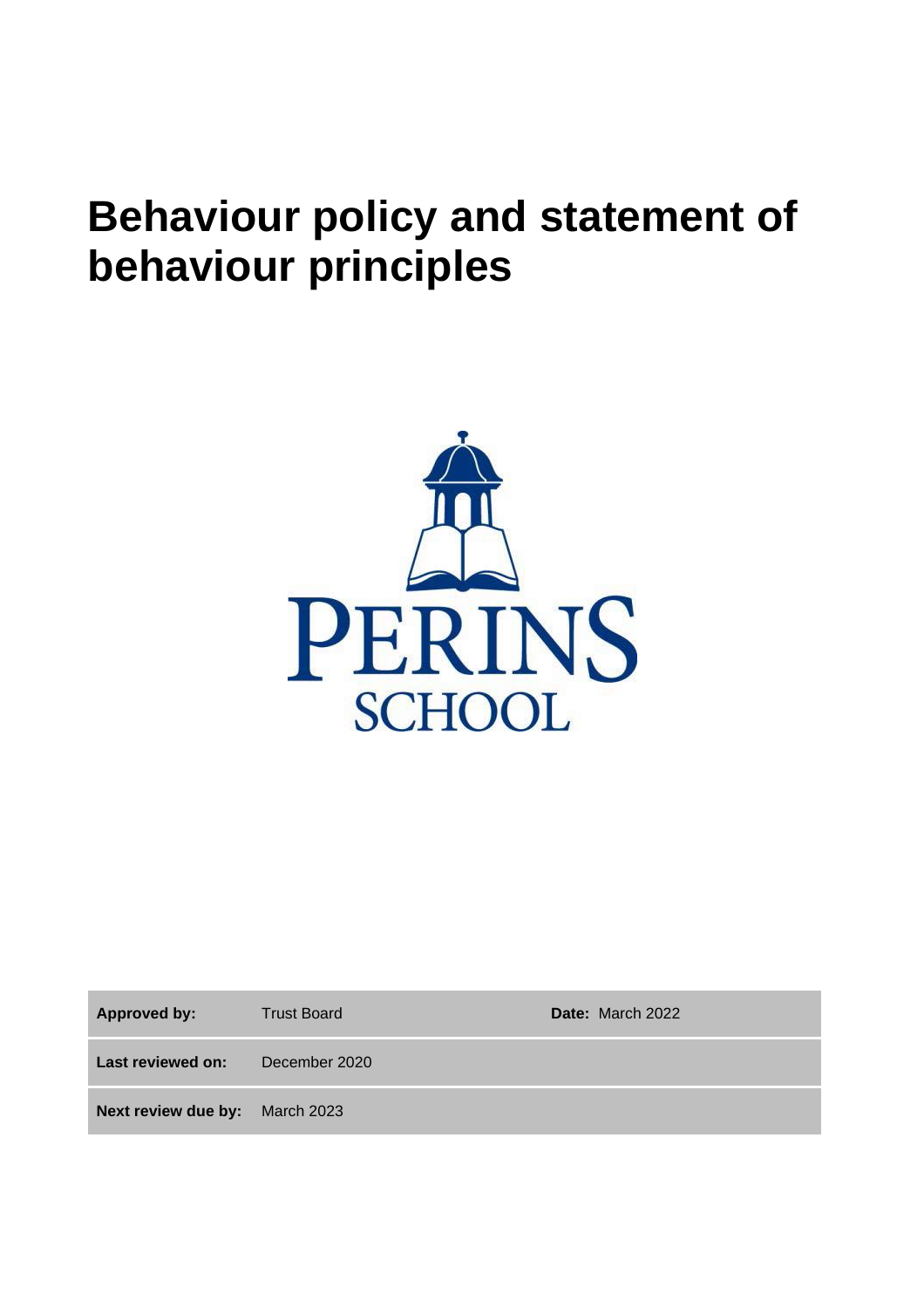# **Contents**

**…………………………………………………………………………………………………………………………….**

# **1. Aims**

We believe that Perins School is an inclusive school and every attempt will be made to support students in receiving an appropriate quality education. We aim to promote the five outcomes of Every Child Matters in providing a safe, supportive learning environment, where people are valued and make positive contributions to the school community, and where students go on to become responsible, independent members of society.

This policy aims to:

- Provide a **consistent approach** to behaviour management
- **Define** what we consider to be unacceptable behaviour, including bullying
- Outline **how pupils are expected to behave**
- Summarise the **roles and responsibilities** of different people in the school community with regards to behaviour management
- Outline our system of **rewards and sanctions**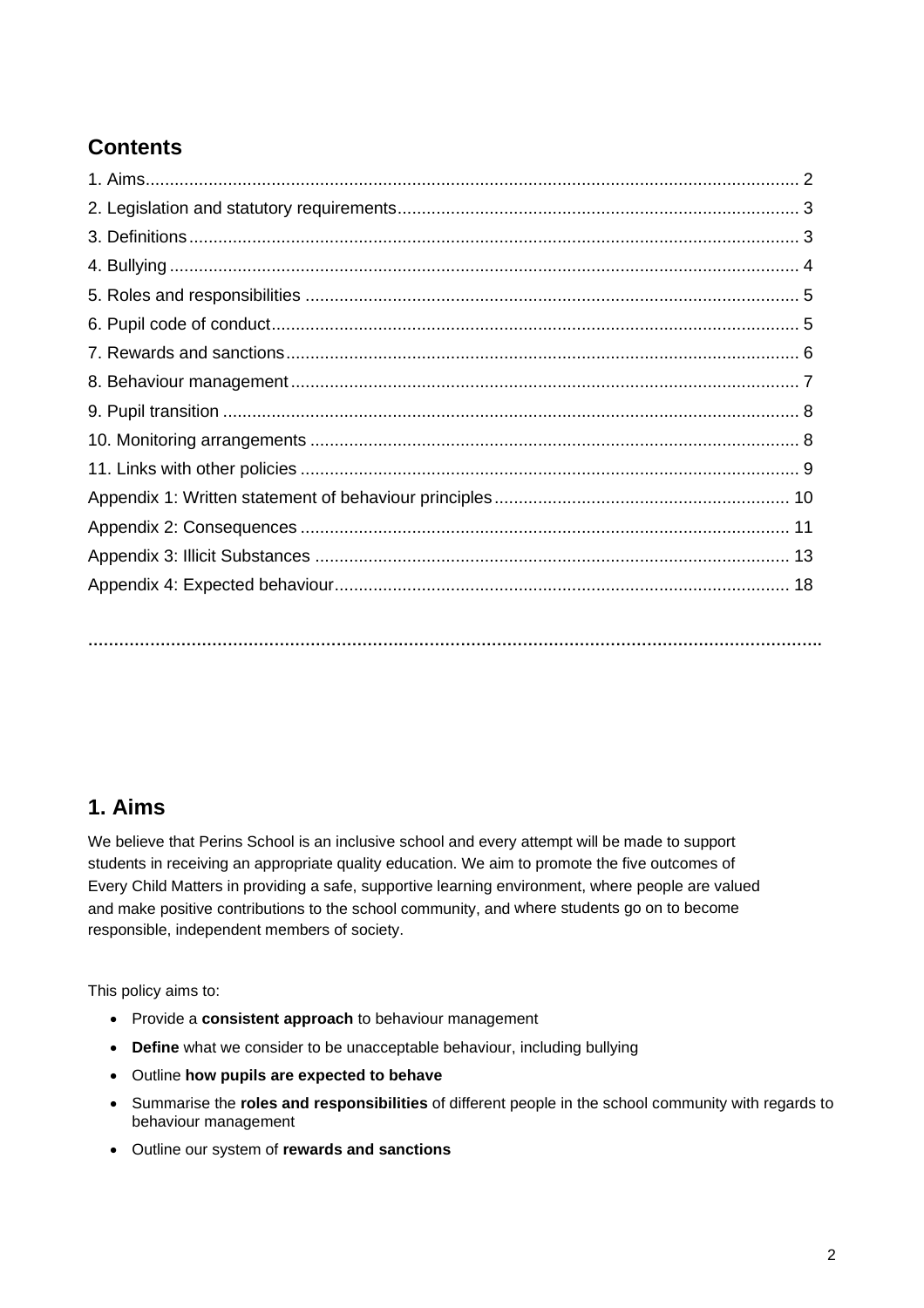# **2. Legislation and statutory requirements**

This policy is based on advice from the Department for Education (DfE) on:

- [Behaviour and discipline in schools](https://www.gov.uk/government/publications/behaviour-and-discipline-in-schools)
- [Searching, screening and confiscation at school](https://www.gov.uk/government/publications/searching-screening-and-confiscation)
- [The Equality Act 2010](https://www.gov.uk/government/publications/equality-act-2010-advice-for-schools)
- [Use of reasonable force in schools](https://www.gov.uk/government/publications/use-of-reasonable-force-in-schools)
- [Supporting pupils with medical conditions at school](https://www.gov.uk/government/publications/supporting-pupils-at-school-with-medical-conditions--3)

It is also based on the [special educational needs and disability \(SEND\) code of practice.](https://www.gov.uk/government/publications/send-code-of-practice-0-to-25)

In addition, this policy is based on:

- Schedule 1 of the [Education \(Independent School Standards\) Regulations 2014;](http://www.legislation.gov.uk/uksi/2014/3283/schedule/made) paragraph 7 outlines a school's duty to safeguard and promote the welfare of children, paragraph 9 requires the school to have a written behaviour policy and paragraph 10 requires the school to have an anti-bullying strategy
- [DfE guidance](https://www.gov.uk/guidance/what-academies-free-schools-and-colleges-should-publish-online) explaining that academies should publish their behaviour policy and anti-bullying strategy online

This policy complies with our Funding Agreement and Articles of Association.

# **3. Definitions**

**Misbehaviour** is defined as:

- Disruption in lessons, in corridors between lessons, and at break and lunchtimes
- Non-completion of classwork or homework
- Poor attitude
- Incorrect uniform

**Serious misbehaviour** is defined as:

- Repeated breaches of the school rules
- Any form of bullying
- Sexual assault, which is any unwanted sexual behaviour that causes humiliation, pain, fear or intimidation
- Vandalism
- Theft
- Fighting
- Smoking
- Racist, sexist, homophobic or discriminatory behaviour
- Possession of any prohibited items. These are:
	- o Knives or weapons
	- o Alcohol (see Illicit substances policy, appendix 3 for details)
	- o Illegal drugs (see Illicit substances policy, appendix 3 for details)
	- o Stolen items
	- $\circ$  Tobacco, cigarette papers and other smoking or vaping paraphernalia (see Illicit substances policy, appendix 3 for details)
	- o Fireworks
	- o Pornographic images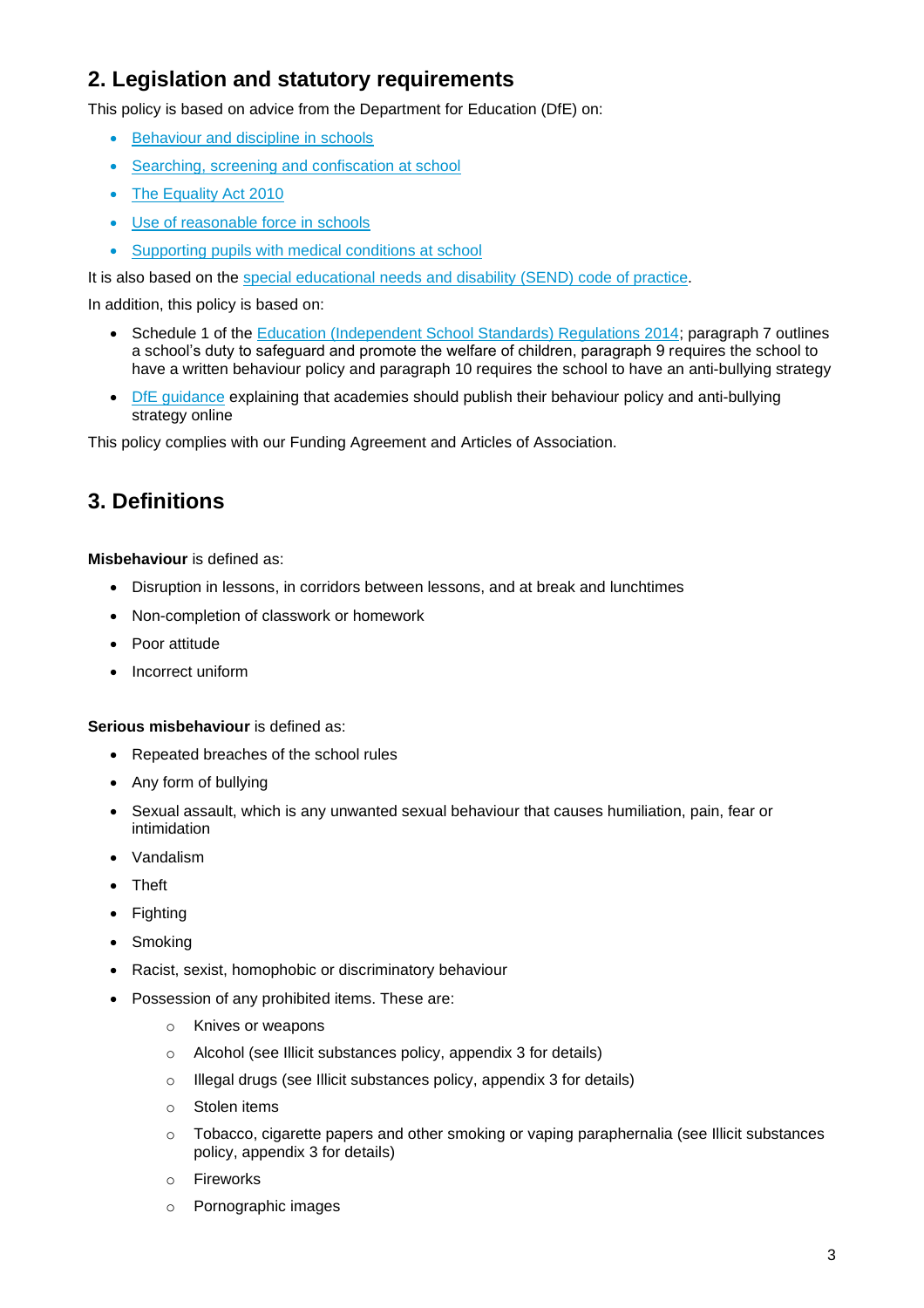o Any article a staff member reasonably suspects has been, or is likely to be, used to commit an offence, or to cause personal injury to, or damage to the property of, any person (including the pupil)

# **4. Bullying**

**Bullying** is defined as the repetitive, intentional harming of one person or group by another person or group, where the relationship involves an imbalance of power.

Bullying is, therefore:

- Deliberately hurtful
- Repeated, often over a period of time
- Difficult to defend against

Bullying can include:

| <b>Type of bullying</b>   | <b>Definition</b>                                                                                                                                                                   |
|---------------------------|-------------------------------------------------------------------------------------------------------------------------------------------------------------------------------------|
| Emotional                 | Being unfriendly, excluding, tormenting                                                                                                                                             |
| Physical                  | Hitting, kicking, pushing, taking another's belongings, any use of<br>violence                                                                                                      |
| Racial                    | Racial taunts, graffiti, gestures                                                                                                                                                   |
| Sexual                    | Explicit sexual remarks, display of sexual material, sexual gestures,<br>unwanted physical attention, comments about sexual reputation or<br>performance, or inappropriate touching |
| Direct or indirect verbal | Name-calling, sarcasm, spreading rumours, teasing                                                                                                                                   |
| Cyber-bullying            | Bullying that takes place online, such as through social networking<br>sites, messaging apps or gaming sites                                                                        |

**Details of our school's approach to preventing and addressing bullying are set out in our antibullying policy**.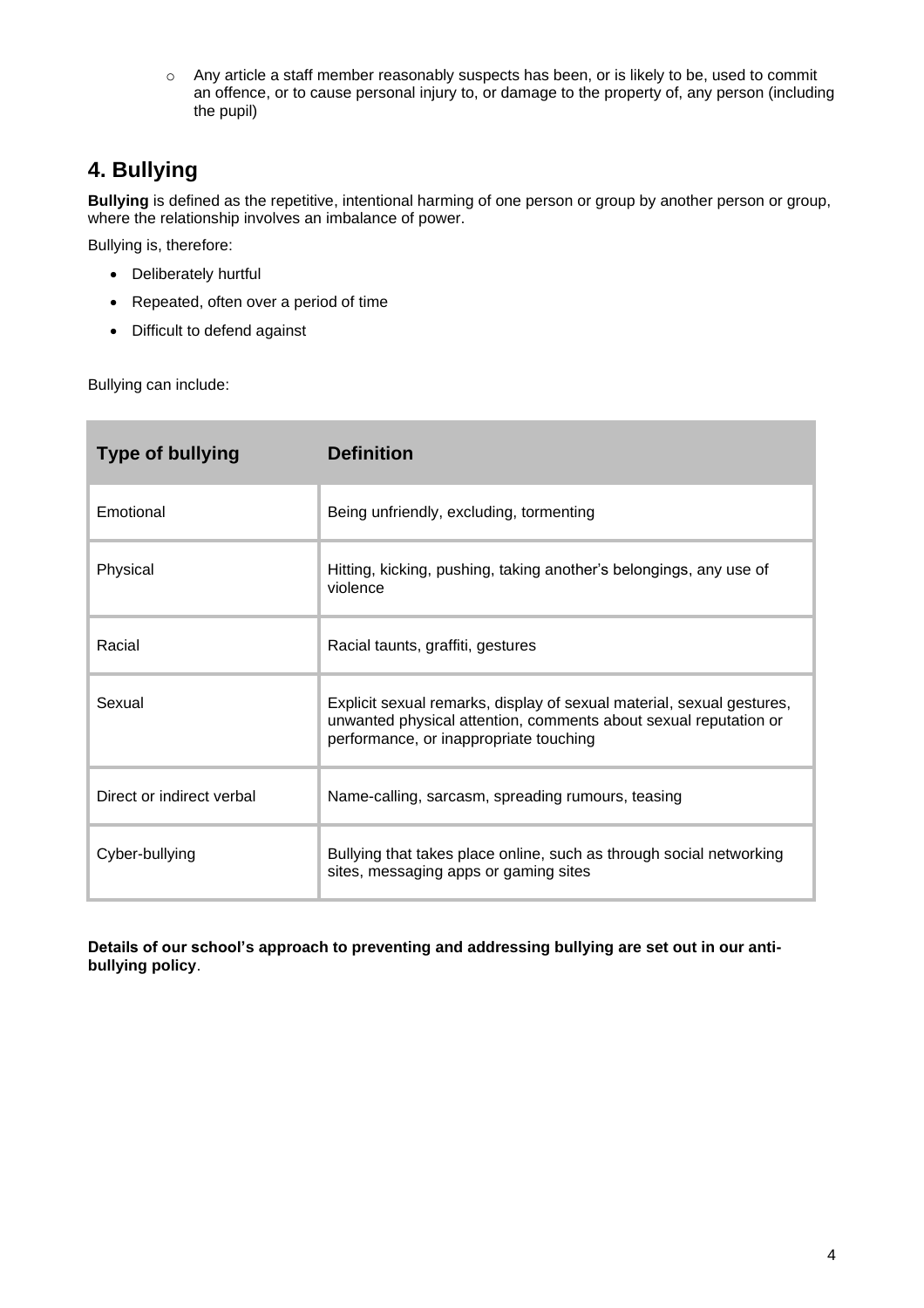# **5. Roles and responsibilities**

### **5.1 The Trust Board**

The Trust Board is responsible for monitoring this behaviour policy's effectiveness and holding the headteacher to account for its implementation.

#### **5.2 The Headteacher**

The headteacher is responsible for reviewing and approving this behaviour policy.

The headteacher will ensure that the school environment encourages positive behaviour and that staff deal effectively with poor behaviour and will monitor how staff implement this policy to ensure rewards and sanctions are applied consistently.

### **5.3 Staff**

Staff are responsible for:

- Implementing the behaviour policy consistently
- Modelling positive behaviour
- Providing a personalised approach to the specific behavioural needs of particular pupils using the inclusion matrix as a source of information and suggestions in meeting individual needs
- Recording behaviour incidents

The Student Services team and where necessary the Senior Leadership Team will support staff in responding to behaviour incidents.

### **5.4 Parents**

Parents are expected to:

- Support their child in adhering to the pupil code of conduct
- Inform the school of any changes in circumstances that may affect their child's behaviour
- Discuss any behavioural concerns with the appropriate member of staff promptly
- Engage with their child's in-school behaviour through monitoring on ClassCharts

# **6. Pupil code of conduct**

Pupils are expected to:

- Respect every student's 'right to learn'
- Behave in an orderly and self-controlled way
- Show respect to members of staff and each other
- In class, make it possible for all pupils to learn
- Move quietly around the school
- Treat the school buildings and school property with respect
- Wear the correct uniform at all times
- Accept sanctions when given
- Refrain from behaving in a way that brings the school into disrepute, including when outside school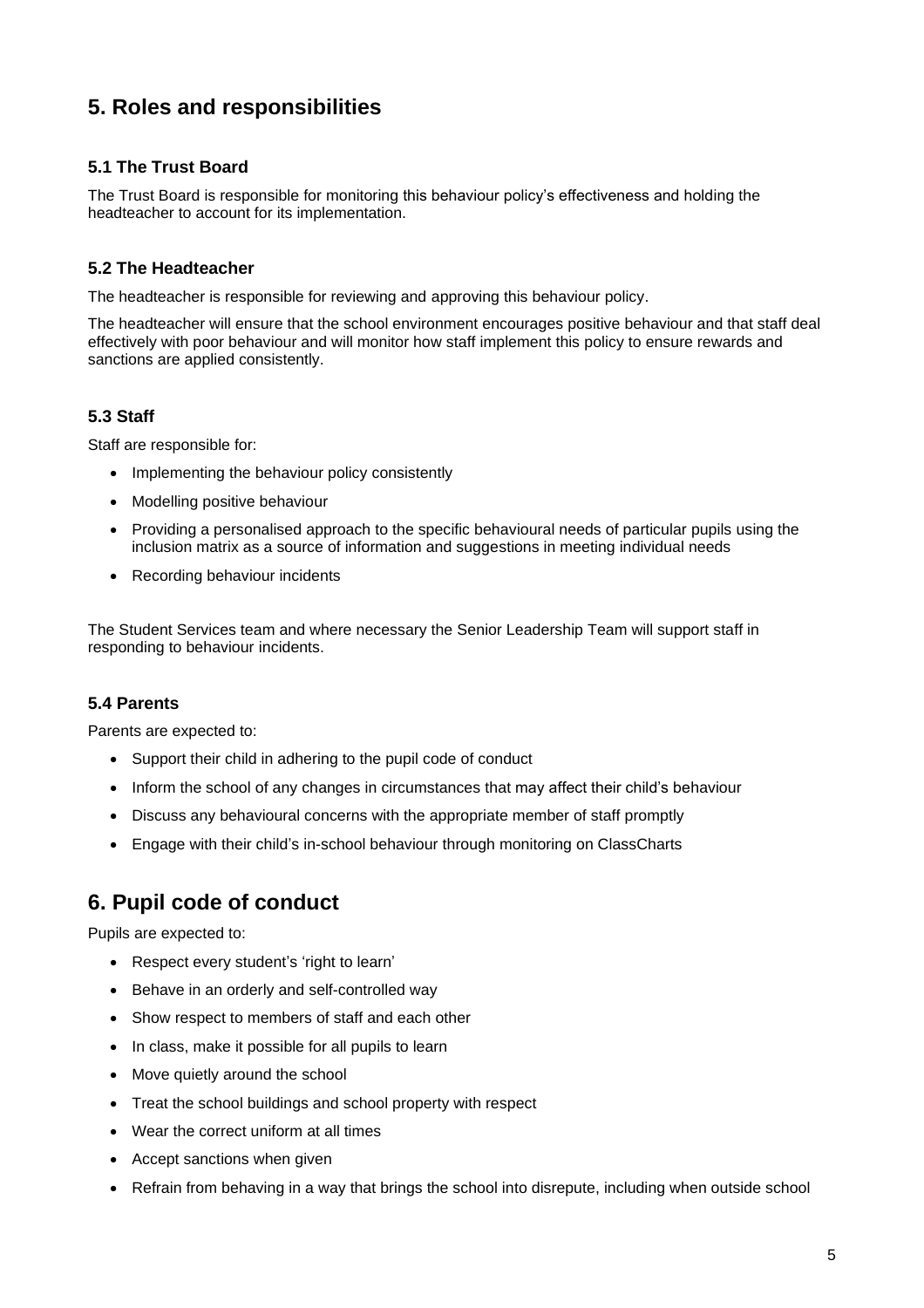• Engage in and take responsibility for their own positive and negative behaviours by reviewing up to date data on ClassCharts and making necessary adjustments in their conduct

# **7. Rewards and sanctions**

The school understands that rewards can be more effective than punishment in motivating pupils. The school is committed to promoting and rewarding good behaviour and may do so in some of the following ways:

### **7.1 List of rewards and sanctions**

Positive behaviour will be rewarded with:

- Praise
- PiP (Pride in Perins) points
- Achievement points on ClassCharts
- Postcards, emails or phone calls home to parents
- Special responsibilities/privileges
- Awarding PiP tokens and entry in to Termly prize draws
- Achievement certificates

The school may use one or more of the following sanctions in response to unacceptable behaviour:

- A verbal warning (C1), a second warning (C2), Detention (C3)
- Sending the pupil out of the class for 1:1 discussion of how to improve behaviour
- Expecting work to be completed at home, or at break or lunchtime
- Detention at break or lunchtime, or after school
- Referring the pupil to a pastoral leader and/or senior member of staff through the On-Call system
- Letters, emails or phone calls home to parents
- Agreeing a behaviour contract
- Putting a pupil 'on report'

We may use the Reflection Room in response to serious or persistent breaches of this policy. Pupils may be sent to the Reflection Room during lessons if they are disruptive, and they will be expected to complete the same work as they would in class.

Pupils who do not attend a given detention will have their detention 'upscaled'. This will ultimately end in a period of time in the Reflection Room if detentions are continuously missed.

The Reflection Room Manager will carry out reflective and restorative exercises to support the student and any other affected members of the school community in resolving issues.

Where behaviour continues to be of a concern and in breach of this policy, the Headteacher may exercise the right to exclude a student for a fixed term or permanently (see exclusions policy for details).

The Trust Board reserve the right to direct a student's education off-site to improve their behaviour. In these instances, the Trust Board must:

• ensure that parents (and the Local Authority where the pupil has a statement of special educational needs/EHCP) are given clear information about the placement: why, when, where, and how it will be reviewed;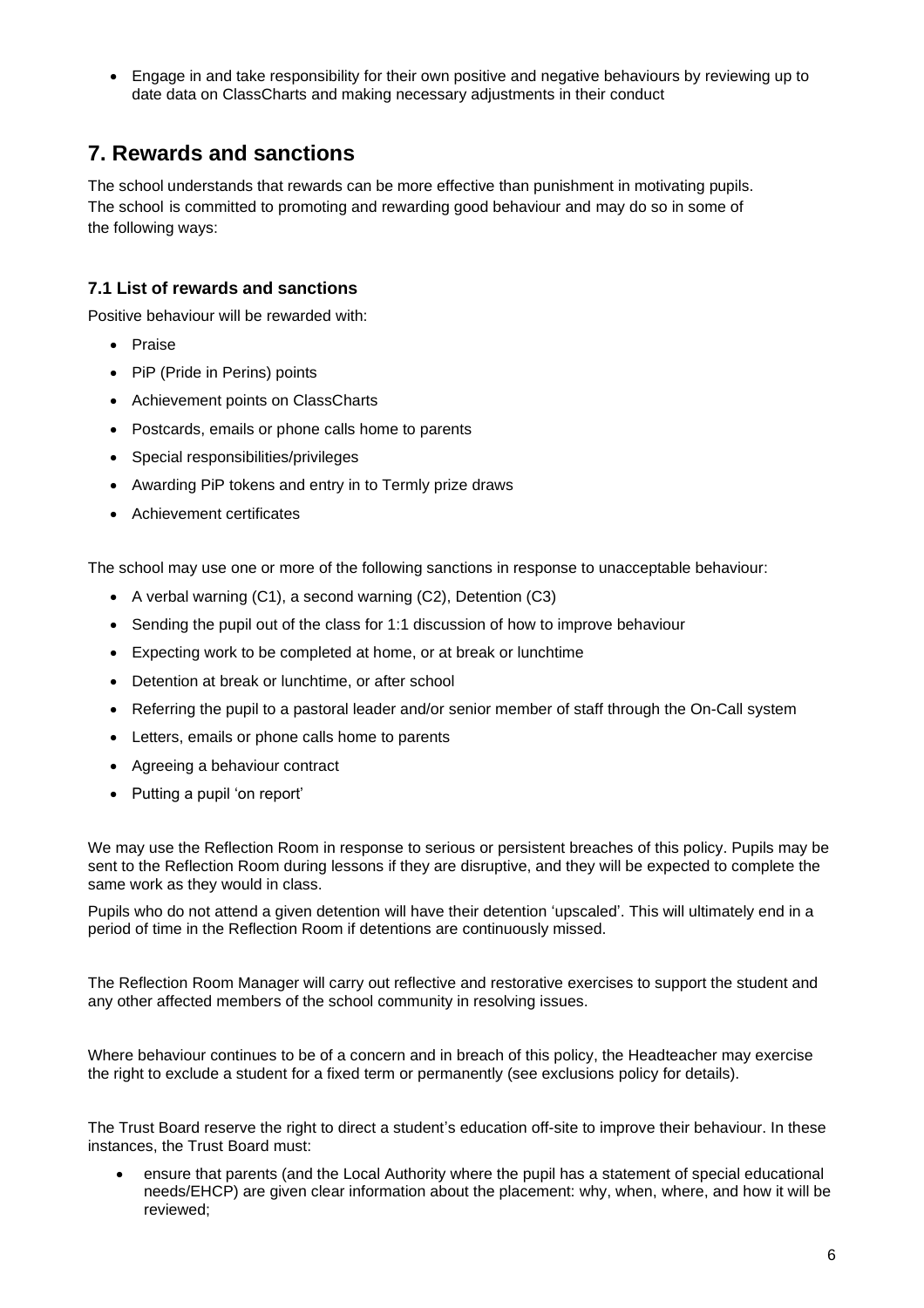- keep the placement under review and involve parents in the review.
- ensure that a reintegration into a mainstream setting is arranged and managed when all parties (school, referral unit & parents) agree the necessary improvements in behaviour have been achieved.

#### **7.2 Off-site behaviour**

Sanctions may be applied where a pupil has misbehaved off-site when representing the school, such as on a school trip or on the bus on the way to or from school.

#### **7.3 Malicious allegations**

Where a pupil makes an accusation against a member of staff and that accusation is shown to have been malicious, the headteacher will discipline the pupil in accordance with this policy.

Please refer to Child Protection Policy for more information on responding to allegations of abuse.

The headteacher will also consider the pastoral needs of staff accused of misconduct.

# **8. Behaviour management**

#### **8.1 Classroom management**

Teaching and support staff are responsible for setting the tone and context for positive behaviour within the classroom.

They will:

• Create and maintain a stimulating environment that encourages pupils to be engaged

Use the Pride in Perins reflection boards to temporarily record and display positive and negative behaviours within the lesson

- Display the pupil code of conduct or their own classroom rules
- Develop a positive relationship with pupils, which may include:
	- o Greeting pupils in the morning/at the start of lessons
	- o Establishing clear routines
	- o Communicating expectations of behaviour in ways other than verbally
	- o Highlighting and promoting good behaviour
	- o Concluding the day positively and starting the next day afresh
	- o Having a plan for dealing with low-level disruption
	- o Using positive reinforcement

#### **8.2 Physical restraint (Use of reasonable force)**

Any use of force by staff will be reasonable, proportionate and lawful. Reasonable force will be used in accordance with the DfE guidance *Use of reasonable force: advice for head teachers, staff and governing bodies* (DfE- 00295-2013) and only when immediately necessary and for the minimum time necessary to prevent a pupil from doing or continuing to do any of the following:

- Causing disorder
- Hurting themselves or others
- Damaging property

Incidents of physical restraint must:

• **Always be used as a last resort**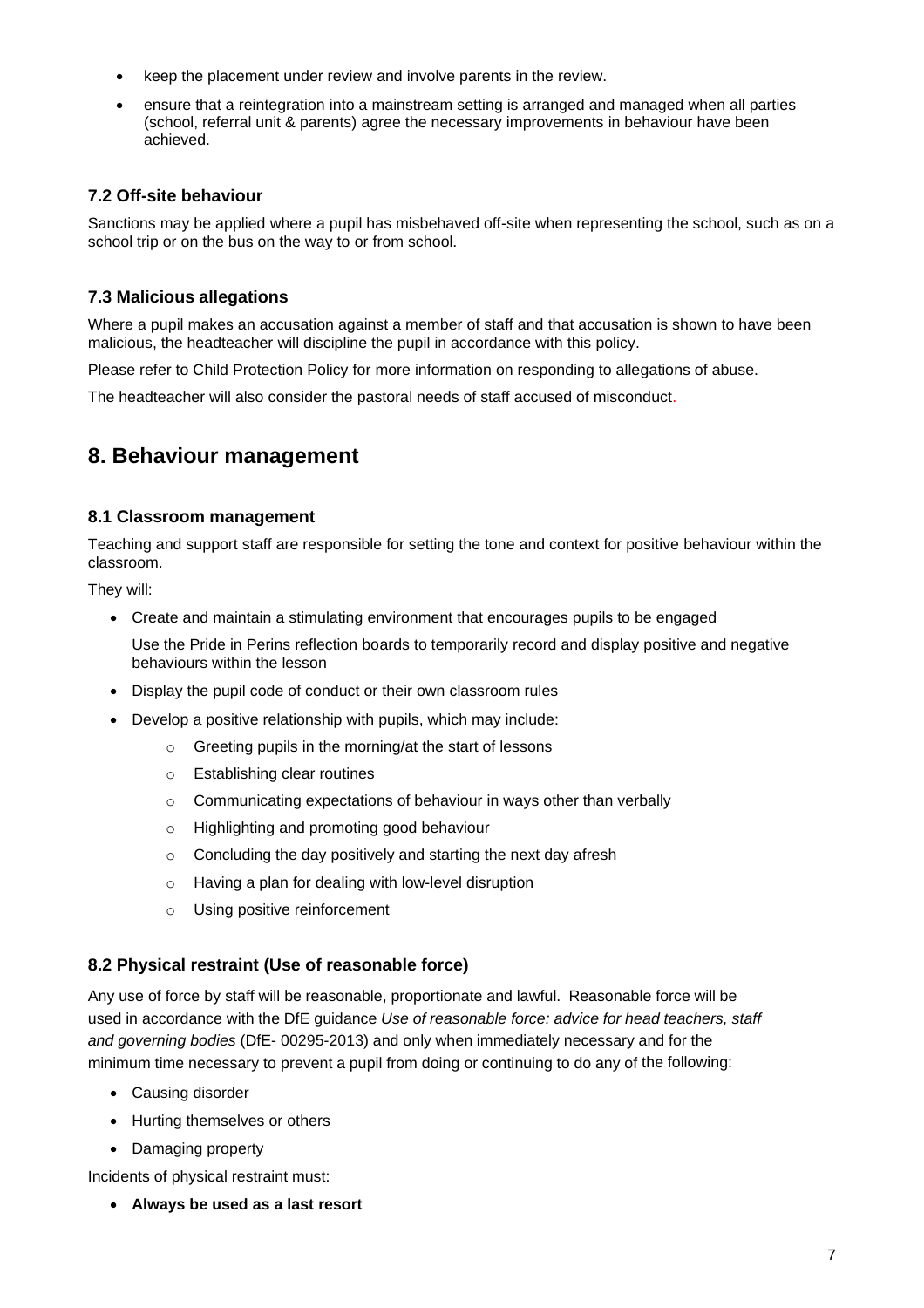- Be applied using the minimum amount of force and for the minimum amount of time possible
- Be used in a way that maintains the safety and dignity of all concerned
- Never be used as a form of punishment
- Be recorded and reported to parents

### **8.3 Confiscation**

**Any prohibited items (listed in section 3) found in pupils' possession will be confiscated.** These items will not be returned to pupils.

We will also confiscate any item which is harmful or detrimental to school discipline. These items will be returned to pupils after discussion with senior leaders and parents, if appropriate.

Searching and screening pupils is conducted in line with the DfE's latest guidance on searching, screening [and confiscation](https://www.gov.uk/government/publications/searching-screening-and-confiscation) (Updated January 2018)

### **8.4 Pupil support**

The school recognises its legal duty under the Equality Act 2010 to prevent pupils with a protected characteristic from being at a disadvantage. Consequently, our approach to challenging behaviour may be differentiated to cater to the needs of the pupil.

The school's special educational needs co-ordinator will evaluate a pupil who exhibits challenging behaviour to determine whether they have any underlying needs that are not currently being met.

Where necessary, support and advice will also be sought from specialist teachers, an educational psychologist, medical practitioners and/or others, to identify or support specific needs.

When acute needs are identified in a pupil, we will liaise with external agencies and plan support programmes for that child. We will work with parents to create the plan and review it on a regular basis.

### **8.5 Parents and Carers**

We recognise that management of behaviour is a working partnership between students, school and parents. This is encouraged by:

- a shared acceptance of the School Code of Conduct
- Home / School Agreement
- Interaction with Tutor, Pastoral staff and the development of family links
- Engagement with communication software (Class Charts)
- Attendance at Behaviour review meetings / Parents Evenings

# **9. Pupil transition**

To ensure behaviour is continually monitored and the right support is in place, information related to pupil behaviour issues may be transferred to relevant staff at the start of the term or year. Information on behaviour issues may also be shared with new settings for those pupils transferring to other schools.

# **10. Monitoring arrangements**

This behaviour policy will be reviewed by the headteacher and board of trustees every 2 years. At each review, the policy will be approved by the headteacher.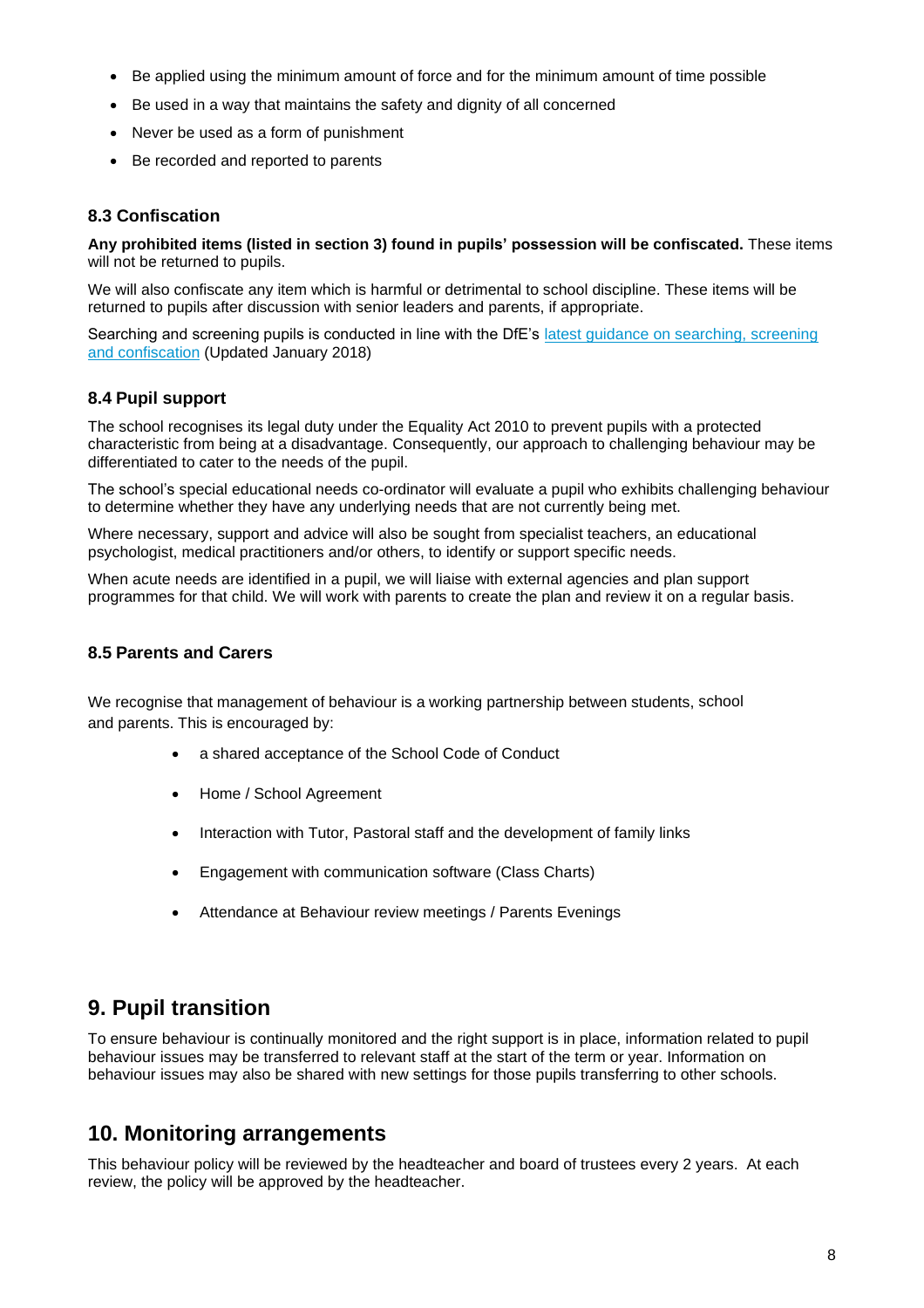The written statement of behaviour principles (appendix 1) will be reviewed and approved by the Trustee Board every year.

# **11. Links with other policies**

This behaviour policy is linked to the following policies:

- Exclusions policy
- Child Protection policy
- Anti-Bullying policy
- E-Safety Policy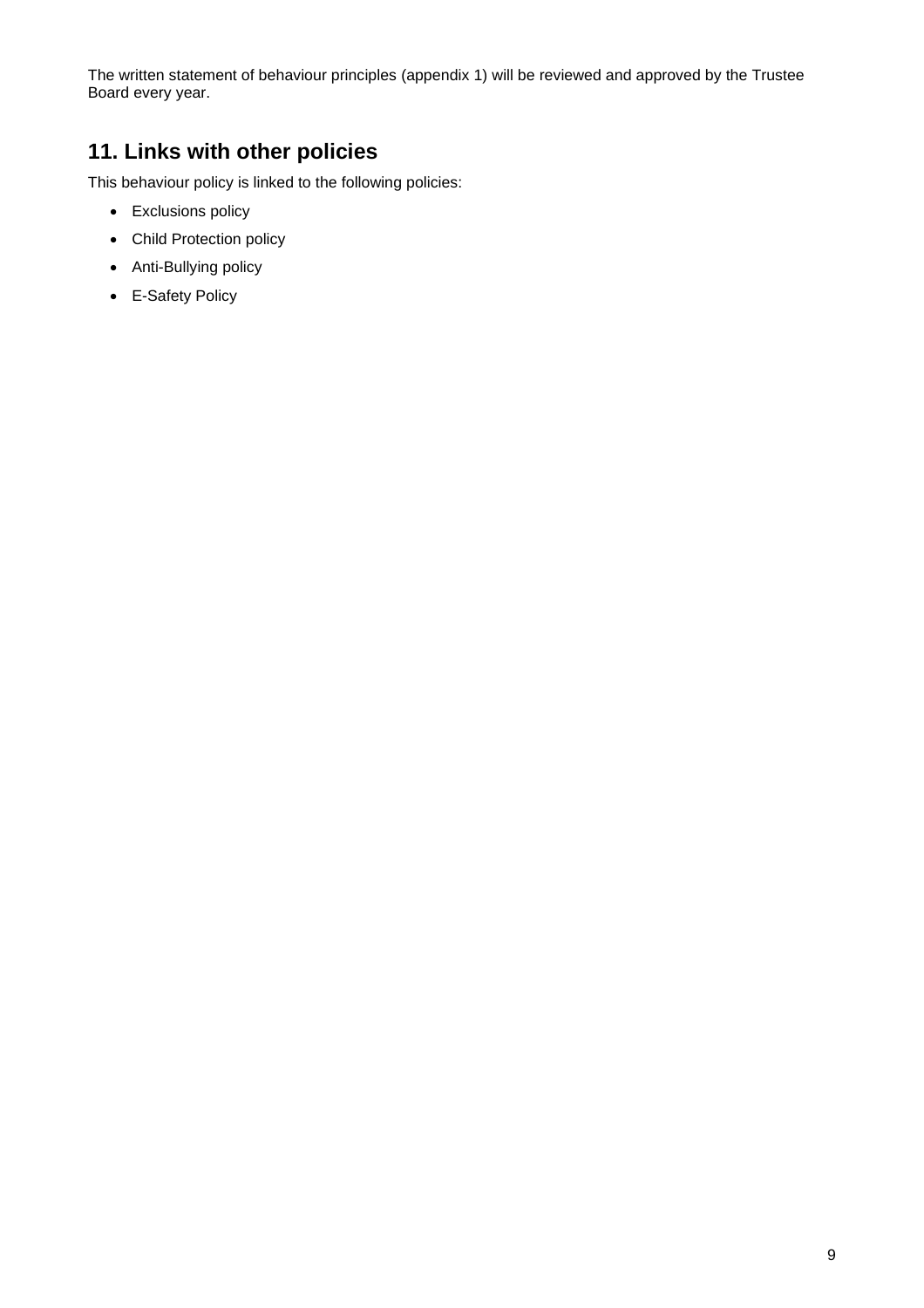# **Appendix 1: Written statement of behaviour principles**

- Every pupil understands they have the right to feel safe, valued and respected, and learn free from the disruption of others
- All pupils, staff and visitors are free from any form of discrimination
- Staff and volunteers set an excellent example to pupils at all times
- Rewards, sanctions and reasonable force are used consistently by staff, in line with the behaviour policy
- The behaviour policy is understood by pupils and staff
- The exclusions policy explains that exclusions will only be used as a last resort, and outlines the processes involved in permanent and fixed-term exclusions
- Pupils are helped to take responsibility for their actions
- Families are involved in behaviour incidents to foster good relationships between the school and pupils' home life

The Trust Board also emphasises that violence or threatening behaviour will not be tolerated in any circumstances.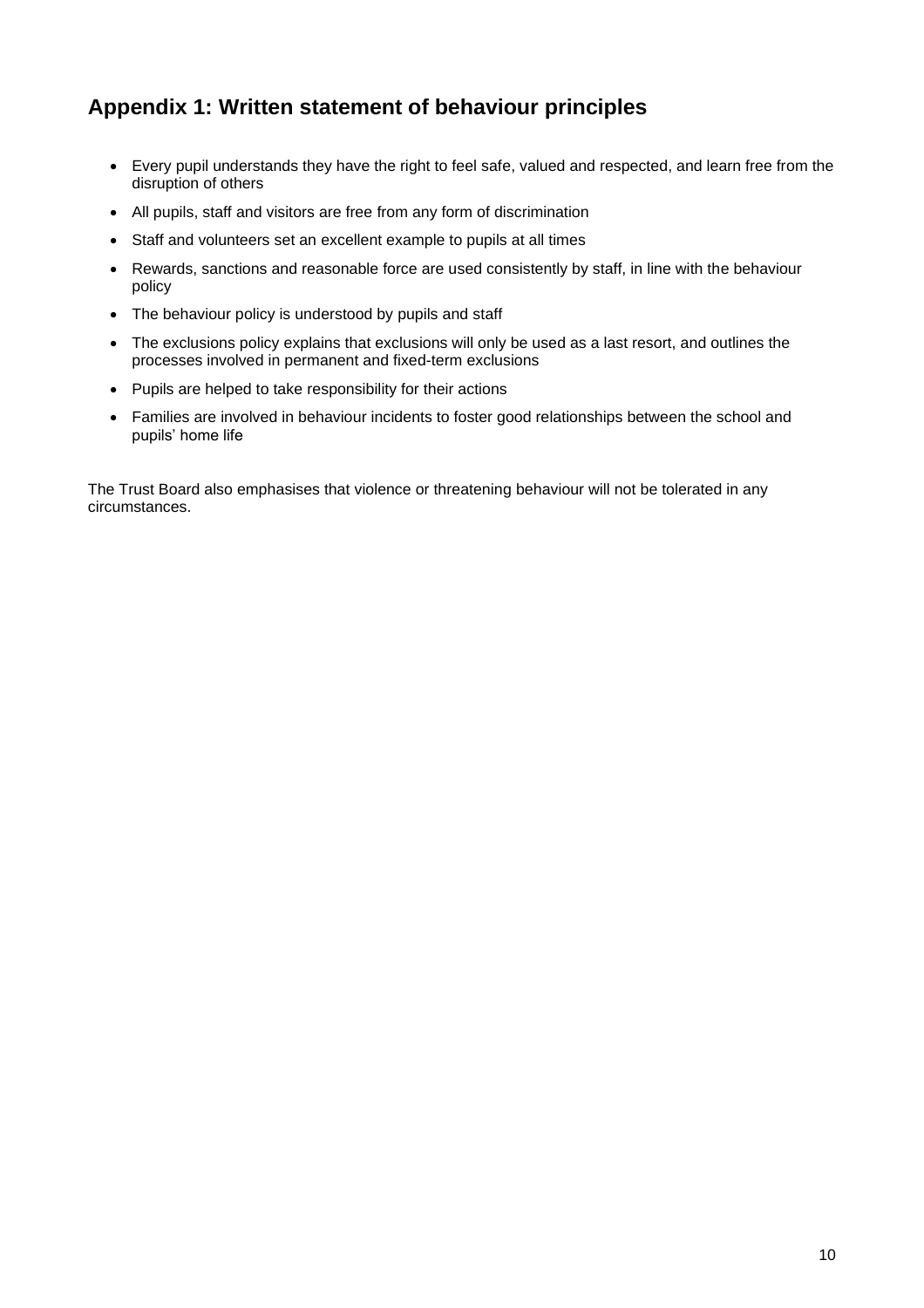# **Appendix 2: Consequences**

| Level of C                                              | <b>Action</b>                                                                                                                                                                             | <b>Consequence of action</b>                                                                                                                                                             | Dealt with by                                                                                                                        | Others to inform                                                                            |
|---------------------------------------------------------|-------------------------------------------------------------------------------------------------------------------------------------------------------------------------------------------|------------------------------------------------------------------------------------------------------------------------------------------------------------------------------------------|--------------------------------------------------------------------------------------------------------------------------------------|---------------------------------------------------------------------------------------------|
| C1<br>Low level<br>disruption                           | In class/tutor time/Break times<br>Failure to follow reasonable instructions or basic class room and<br>break time expectations.<br>Inappropriate Uniform                                 | Verbal warning<br>Name on Pride in Perins Reflection<br><b>Board</b>                                                                                                                     | Class teacher<br>Tutor<br><b>Duty Staff</b>                                                                                          |                                                                                             |
| C <sub>2</sub><br>Low level<br>disruption<br>(as above) | In class/tutor time/Break times<br>Continuation of the behaviour as described above in lessons and<br>break times.                                                                        | Second verbal warning<br>$\bullet$<br>Moving place in class<br>Name on Pride in Perins Reflection<br><b>Board</b><br>Class Charts behaviour point added                                  | <b>Class teacher</b><br>Tutor<br><b>Duty Staff</b>                                                                                   |                                                                                             |
| C <sub>3</sub><br>Persistent<br>low level<br>disruption | In class/tutor time/Break times<br>No response to second warning and continuation of failure to follow<br>reasonable instructions or basic classroom and break time<br>expectations.      | 20 minutes Department lunch time<br>$\bullet$<br>detention<br>Name on Pride in Perins Reflection<br><b>Board</b><br>Class Charts behaviour point added                                   | Class teacher<br><b>Team Leader</b><br><b>Guidance Manager (tutor</b><br>incidents only)<br>Duty staff                               | <b>Completed Class Charts</b><br>entry will inform parents.<br>Leadership member on<br>Duty |
| C <sub>4</sub><br>Mid- level<br>disruption              | In class/tutor time/Break times<br>Failure to respond to C3 action.<br>Incident involving other staff, students or facilities.<br><b>Missed Department/HOH Detention</b>                  | Internal Reflection - student parked in<br>$\bullet$<br>another room.<br>Whole school lunchtime detention<br>$(40 \text{mins})$<br><b>Incident completed on ClassCharts</b><br>$\bullet$ | <b>Class teacher, Team Leader</b><br><b>Guidance Manager (tutor</b><br>incidents only)<br><b>Duty staff</b><br><b>Heads of House</b> | <b>Parents via Class Charts</b>                                                             |
| C <sub>5</sub><br><b>High level</b><br>disruption       | In class/tutor time/Break times<br>Failure to respond to C4 action.<br>Serious incident involving other staff, students or facilities.<br><b>Missed Whole School Lunchtime Detention.</b> | <b>SLT On-Call and removal to Reflection</b><br>$\bullet$<br>Room for 24 hour period.<br><b>Incident completed on ClassCharts</b><br>$\bullet$                                           | <b>Team Leader, Duty staff</b><br>Guidance Manager (tutor<br>incidents only)<br><b>Heads of House, SLT</b>                           | Parents informed via<br>email and Phone Call<br>Leadership team<br><b>Tutor</b>             |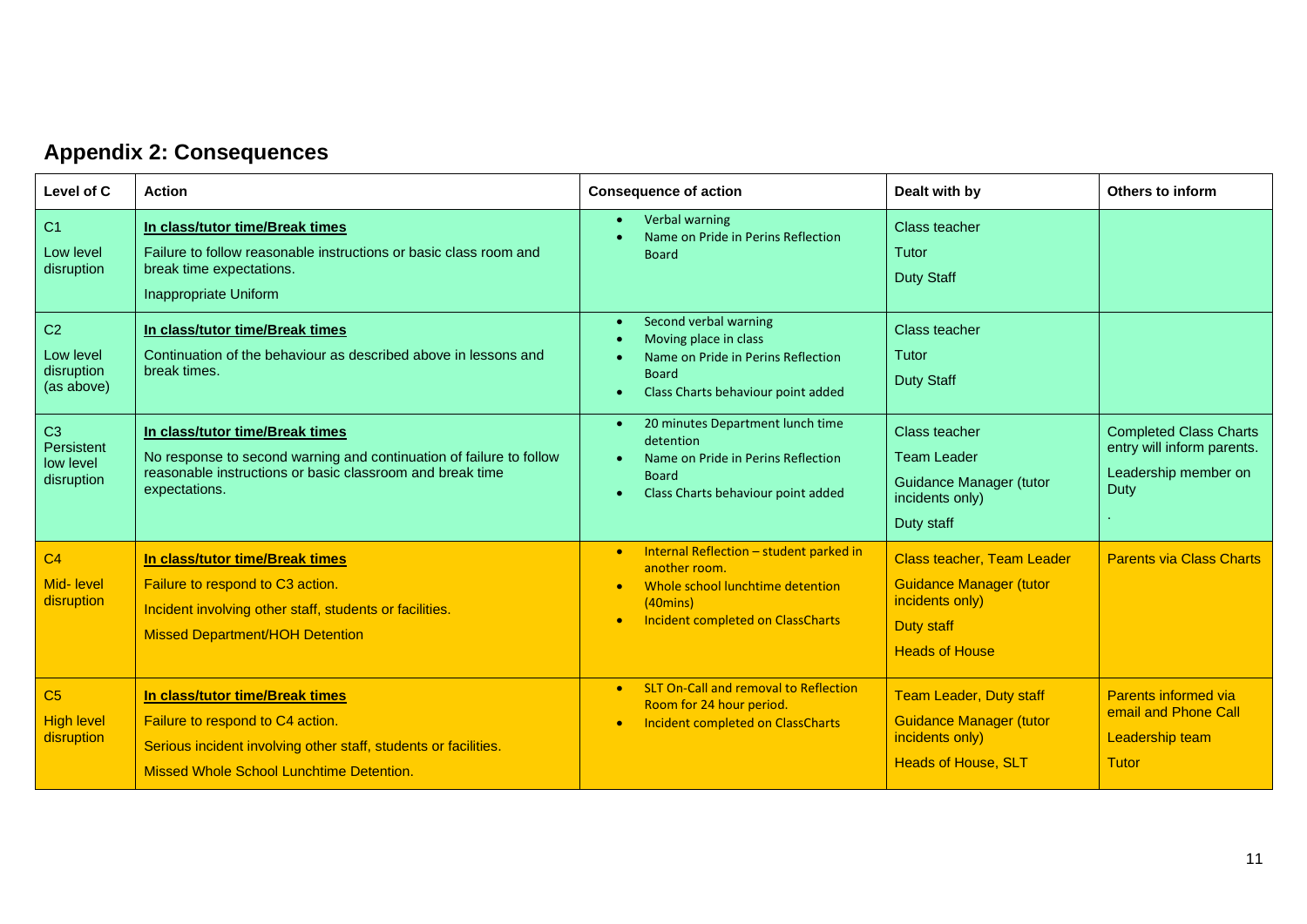| C6<br>Continued<br>high level<br>disruption | In class/tutor time/Break times/Reflection Room<br>Failure to respond to C5 actions<br><b>Failure to follow Reflection Room rules</b>                           | <b>Incident completed on ClassCharts</b><br>$\bullet$<br>Second 24 hour period in Reflection<br>$\bullet$<br>Room                                                                                           | <b>Heads of House</b><br><b>SLT</b><br><b>Team Leaders</b> | Parents informed via<br><b>Phone Call/meeting</b><br>Leadership team<br><b>Tutor, Guidance</b><br><b>Managers</b> |
|---------------------------------------------|-----------------------------------------------------------------------------------------------------------------------------------------------------------------|-------------------------------------------------------------------------------------------------------------------------------------------------------------------------------------------------------------|------------------------------------------------------------|-------------------------------------------------------------------------------------------------------------------|
| C <sub>7</sub>                              | <b>Reflection Room/Academic/Pastoral/Out of Hours</b><br>Serious incident<br>Failure to respond to C6<br>Failure to follow Reflection Room rules for second day | For serious incident go to isolation with<br>$\bullet$<br>Leadership group<br>For failure to respond to senior isolation<br>$\bullet$<br>Incident completed on ClassCharts<br>Parental pick up<br>$\bullet$ | <b>Heads of House</b><br><b>SLT</b>                        | Parental meeting<br>arranged                                                                                      |
| C8                                          | <b>Academic/Pastoral/Out of Hours</b><br>Serious incident<br>Failure to respond to C7                                                                           | <b>Fixed Term Exclusion</b><br>$\bullet$<br>Incident completed on ClassCharts                                                                                                                               | Headteacher                                                | <b>External agencies</b><br>including<br>police/EOTAS/Referral<br>units considered.<br>Parents.                   |
| C <sub>9</sub>                              | <b>Academic/Pastoral/Out of Hours</b><br>Serious incident<br>Failure to respond to C8                                                                           | Exclusion<br>$\bullet$<br><b>Managed move</b><br><b>Educated off site</b><br>Incident completed on ClassCharts<br>$\bullet$                                                                                 | Headteacher                                                | Case taken to Pupil<br>placement panel.<br>Parents                                                                |
| C <sub>10</sub>                             | <b>Academic/Pastoral/Out of Hours</b><br>Serious incident<br>Repeated Failure to respond to C9                                                                  | <b>Permanent exclusion</b><br>$\bullet$                                                                                                                                                                     | Headteacher                                                |                                                                                                                   |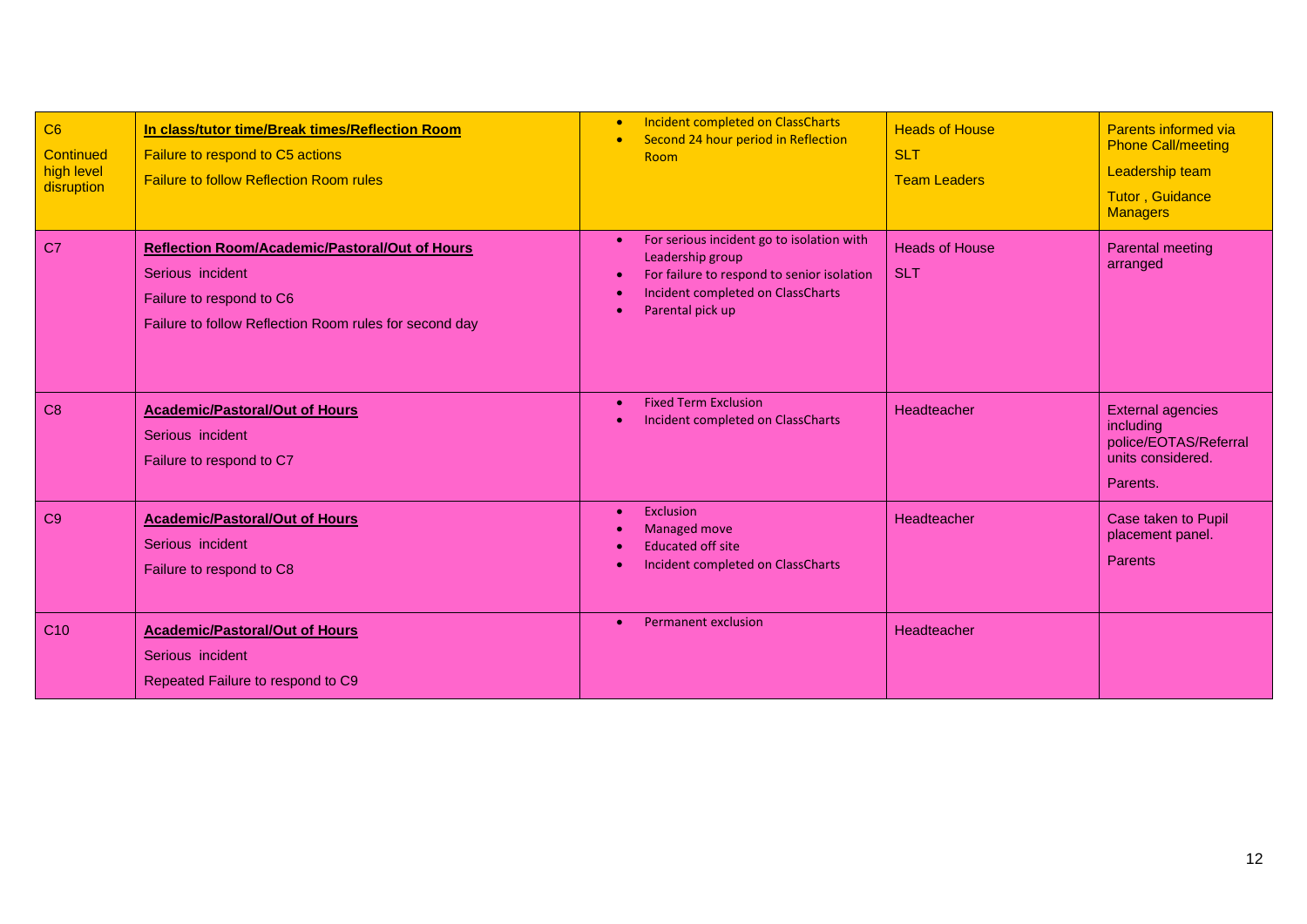# **Appendix 3: Illicit Substances**

#### **PERINS SCHOOL**

#### **POLICY ON TOBACCO, VAPING, ALCOHOL, DRUGS & OTHER SUBSTANCES**

Aim:

● To create a safe, healthy environment which is free of tobacco, vaping, alcohol, drug and other substance misuse.  $\bullet$  To educate students about the implication of the use and misuse of tobacco, vaping, alcohol, drugs and other substances.

- To educate students about the legal implications of these substances.
- To make clear the school's values and establish clarity regarding the school's rules and sanctions in relation to tobacco, vaping, alcohol and drugs.

#### **Statement of values**

Perins school has a role in educating young people with regard to the legal, physiological, psychological and sociological implications of tobacco, alcohol and drug use and misuse. Additionally, when young people find themselves in difficulties and seek help with issues related to misuse, the school will provide information and guide students and parents to appropriate sources of expertise. Perins school will also seek advice from relevant agencies when it has concern that a student may be misusing tobacco, alcohol or drugs.

Perins school also believes that it has a duty to adopt a clear and firm stance, supported by sanctions, with regard to students being in possession of or consuming, being under the influence of, or exchanging (with or without payment) such substances. We believe this is consistent with our duty of care to all those within the school and the misuse of all those substances has the potential to compromise their and others' health, safety and well-being.

#### **Education**

Information regarding the legal, physiological, psychological and sociological implications of tobacco, alcohol and drug use and misuse will be delivered within the Life Studies curriculum and included in the tutor and assembly programmes.

The Life Studies programme in particular supports this and deals with decision-making for individuals and some of the sociological implications associated with tobacco, alcohol, drug and other substance misuse.

The content of the programmes will be appropriate to the age of the students and outside agencies will be used where applicable.

#### **Rules**

Students are only allowed to bring to school those drugs that have been prescribed by a doctor for medical reasons. The student must bring a letter from their parents/carers stating the nature of the drug and this should be handed to reception to be stored and accessible as required. Ideally only the correct dosage for each day should be brought into school, though there will be times when this is not practical, in the case of EpiPen®, for example.

Students are not permitted to bring any other drugs to school.

#### **Sanctions**

As in other aspects of school discipline, the precise nature of the school's response to a student breaking the school rules described in this policy will be determined carefully and will take account of the nature of the substance involved, the amount, the frequency with which rules have been broken and any other relevant circumstances. The Appendix describes some of the processes and likely sanctions.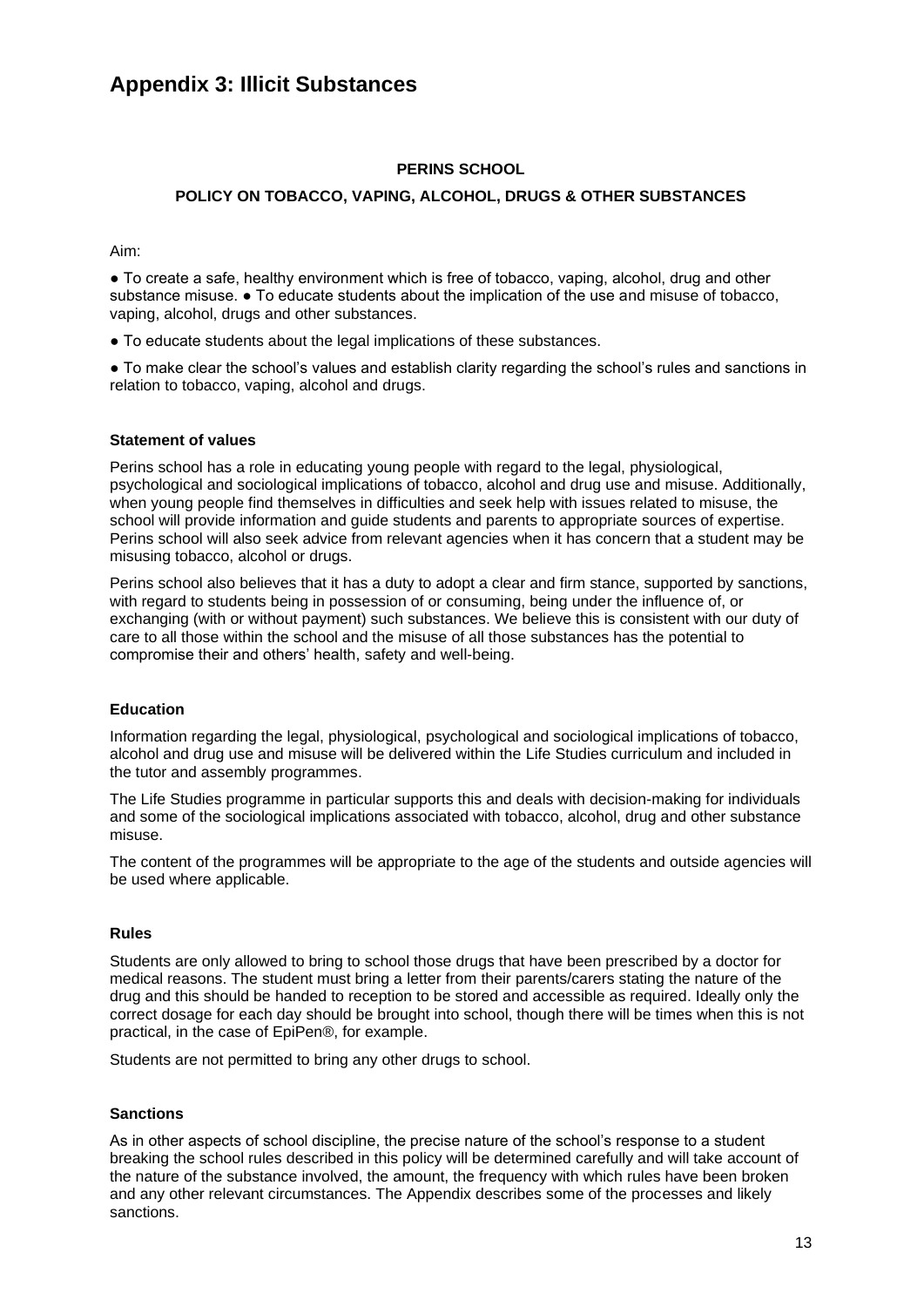Any student who is found in possession of cigarettes or e-cigs in school, whilst in school uniform, on the journey to and from school or on a school visit will have them confiscated and will face action in line with the behaviour policy; see the appendix within this policy.

Any student who is found in possession of alcohol in school or under the influence of alcohol may be suspended or permanently excluded from school by the Head. The alcohol will be handed over immediately to a member of staff. (Details in Appendix).

Any student who is found in possession of or under the influence of illegal drugs or other harmful substances will face disciplinary action which may result in permanent exclusion from the school. (Details in Appendix).

#### **Action to be taken by staff if drugs are found in School**

Any cigarettes, e-cigs or alcohol should be handed to a member of student services staff or leadership team. The Head or designated member of the SLT will then decide on the action to be taken. Any drugs (as described above) found on the school site should **immediately** be handed over to the Head or to a member of the SLT.

On no account should members of staff retain banned substances, even for a short time. On receipt of the substance the Head or member of the SLT should notify the Police immediately. The substances should be kept in a safe place until the Police have either collected them or given instructions for disposal.

### **Counselling & Support**

Any student who is concerned about drugs should be encouraged to talk to a member of staff, the school nursing team, or another designated adult. If a member of staff is approached by a student for advice and is unsure of the action to take or response to give, he/she should first discuss the situation with a member of the SLT. Students should be encouraged to discuss the problem with their parents and gain their support.

Parents/carers who are concerned about their child should feel free to contact the School in the knowledge that their concerns will be listened to and advice given.

Any member of staff who is concerned about a child whom they consider may be either using illegal drugs or substances, or selling them, should immediately report through Cpoms and seek advice from a safeguarding lead or member of the SLT.

Students who are repeat offenders will be supported by the school from a rehabilitation perspective if appropriate, and signposted (along with parents) to external support to address any addictions/habits that are hard to break.

#### **Confidentiality**

In managing incidents falling within the remit of this policy every effort will be made to maintain appropriate confidentiality. It is not considered helpful for local media to be involved in any way at any time in such matters and only the Head Teacher or designated members of the leadership team will respond to enquiries from the media.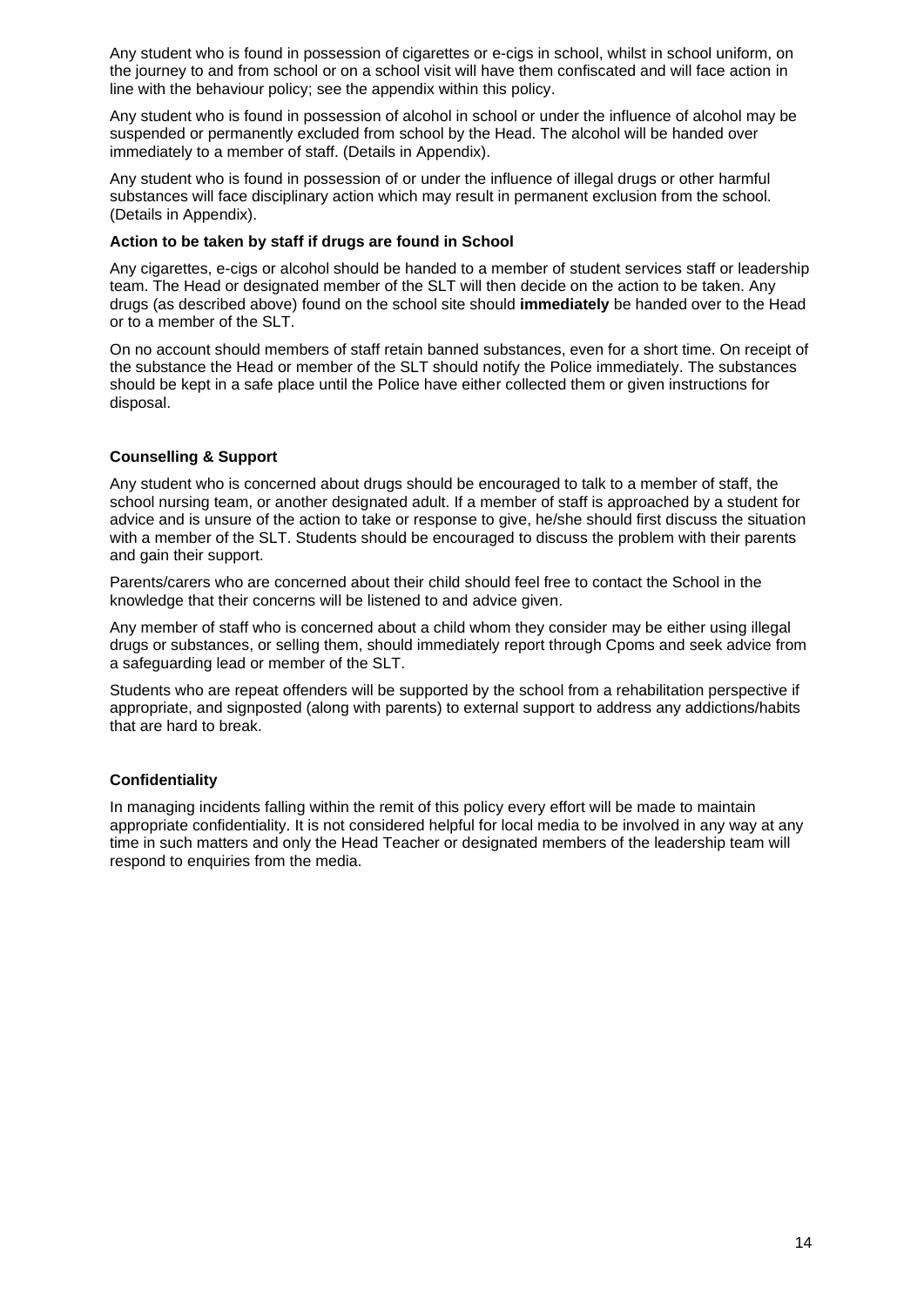### **PERINS SCHOOL**

### **TOBACCO, ELECTRONIC VAPING, ALCOHOL, DRUG & OTHER SUBSTANCE MISUSE POLICY**

| Activity                                                                     | Action                                                                                                                     | Communication                                                                                         | Sanction                                                                                                                                                                                                                              |
|------------------------------------------------------------------------------|----------------------------------------------------------------------------------------------------------------------------|-------------------------------------------------------------------------------------------------------|---------------------------------------------------------------------------------------------------------------------------------------------------------------------------------------------------------------------------------------|
| Student thought to be in<br>possession of                                    |                                                                                                                            |                                                                                                       |                                                                                                                                                                                                                                       |
| Cigarettes/Vaping                                                            | <b>Student presents</b><br>cigarettes and/or<br>lighting equipment on<br>request                                           | Parents notified.                                                                                     | Depending on<br>frequency, ranging<br>from after school<br>school detention to<br>fixed-term exclusion<br>for persistent breach of<br>school rules.<br>Cigarettes, E-Cigs etc.<br>disposed of.                                        |
| Alcohol                                                                      | Student presents<br>alcohol on request.                                                                                    | Parents notified.                                                                                     | Suspended from<br>school                                                                                                                                                                                                              |
| Drugs                                                                        | Student presents<br>drugs on request.<br>Questions asked about<br>source. Immediate<br>isolation from school<br>community. | Parents contacted.<br>Police contacted to<br>collect substances.                                      | If there is no dispute<br>about the nature of the<br>substances, or tests<br>subsequently prove<br>that they are illegal,<br>fixed term exclusion,<br>minimum 5 days.<br>Further offences likely<br>result in permanent<br>exclusion. |
|                                                                              | If presentation is<br>refused and strong<br>suspicion remains.                                                             | Parents contacted;<br>student closely<br>supervised. If parents<br>unobtainable, police<br>contacted. | If search is refused<br>and unable to confirm<br>student was not in<br>possession, will be<br>treated as above                                                                                                                        |
| Thought to be under the<br>influence of alcohol or<br>drugs whilst in school | Two senior members<br>of staff, including at<br>least one member of<br>senior leadership, will                             | Parents contacted.                                                                                    | Student removed from<br>site on health and<br>safety grounds.<br>Suspension, leading to                                                                                                                                               |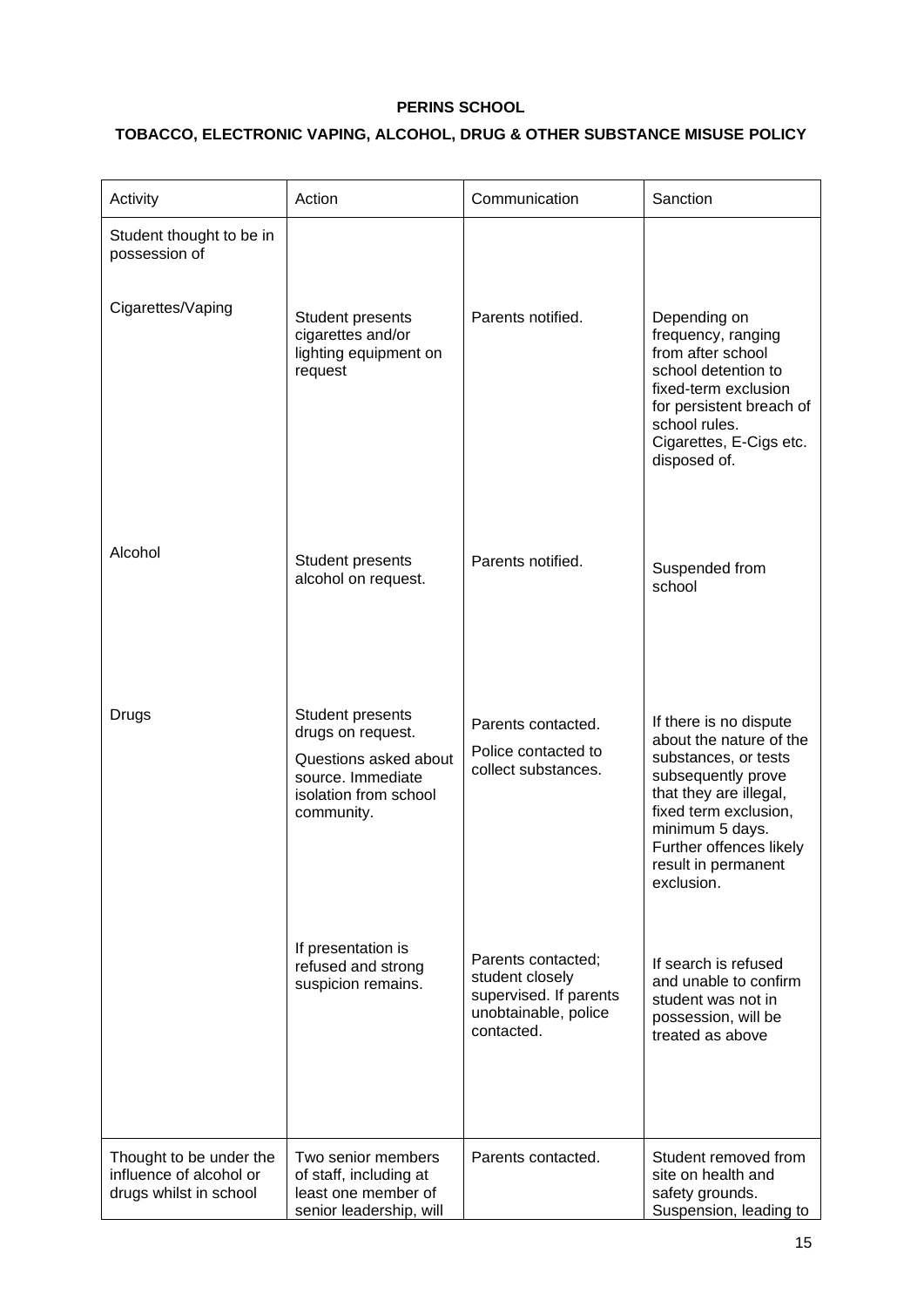|                                                                                                                                       | make a judgment<br>about student's<br>condition. Student<br>isolated and<br>supervised pending<br>removal from site.                               |                                        | permanent exclusion<br>for repeat offences.                                                        |
|---------------------------------------------------------------------------------------------------------------------------------------|----------------------------------------------------------------------------------------------------------------------------------------------------|----------------------------------------|----------------------------------------------------------------------------------------------------|
| Thought to be<br>supplying, with or<br>without payment, whilst<br>in school, on a school<br>trip or whilst<br>representing the school |                                                                                                                                                    |                                        |                                                                                                    |
| Cigarettes/Vaping                                                                                                                     | Investigation, including<br>request for<br>presentation, resulting<br>in confidence that the<br>situation is proven<br>beyond reasonable<br>doubt. | Parents informed.                      | Suspended from<br>school. Permanent<br>exclusion considered<br>for repeat offenders                |
| Alcohol                                                                                                                               | Investigation, including<br>request for<br>presentation, resulting<br>in confidence that the<br>situation is proven<br>beyond reasonable<br>doubt. | Parents informed.                      | Suspension or<br>permanent exclusion,<br>depending on the<br>scale and prior record.               |
| Drugs                                                                                                                                 | Investigation, including<br>request for<br>presentation, resulting<br>in confidence that the<br>situation is proven<br>beyond reasonable<br>doubt. | Parents contacted.<br>Police informed. | Permanent exclusion<br>almost certain.                                                             |
| Found to be consuming<br>on site, on a school trip<br>or whilst representing<br>the school.                                           |                                                                                                                                                    |                                        |                                                                                                    |
| Cigarettes/Vaping                                                                                                                     | Investigation and<br>confiscation of<br>cigarettes and<br>equipment.                                                                               | Parents contacted.                     | On site will result in<br>suspension.<br>Permanent exclusion<br>considered for repeat<br>offenders |
| Alcohol                                                                                                                               | Investigation and<br>confiscation of                                                                                                               | Parents informed.                      | Student removed from<br>school by parents on<br>health and safety                                  |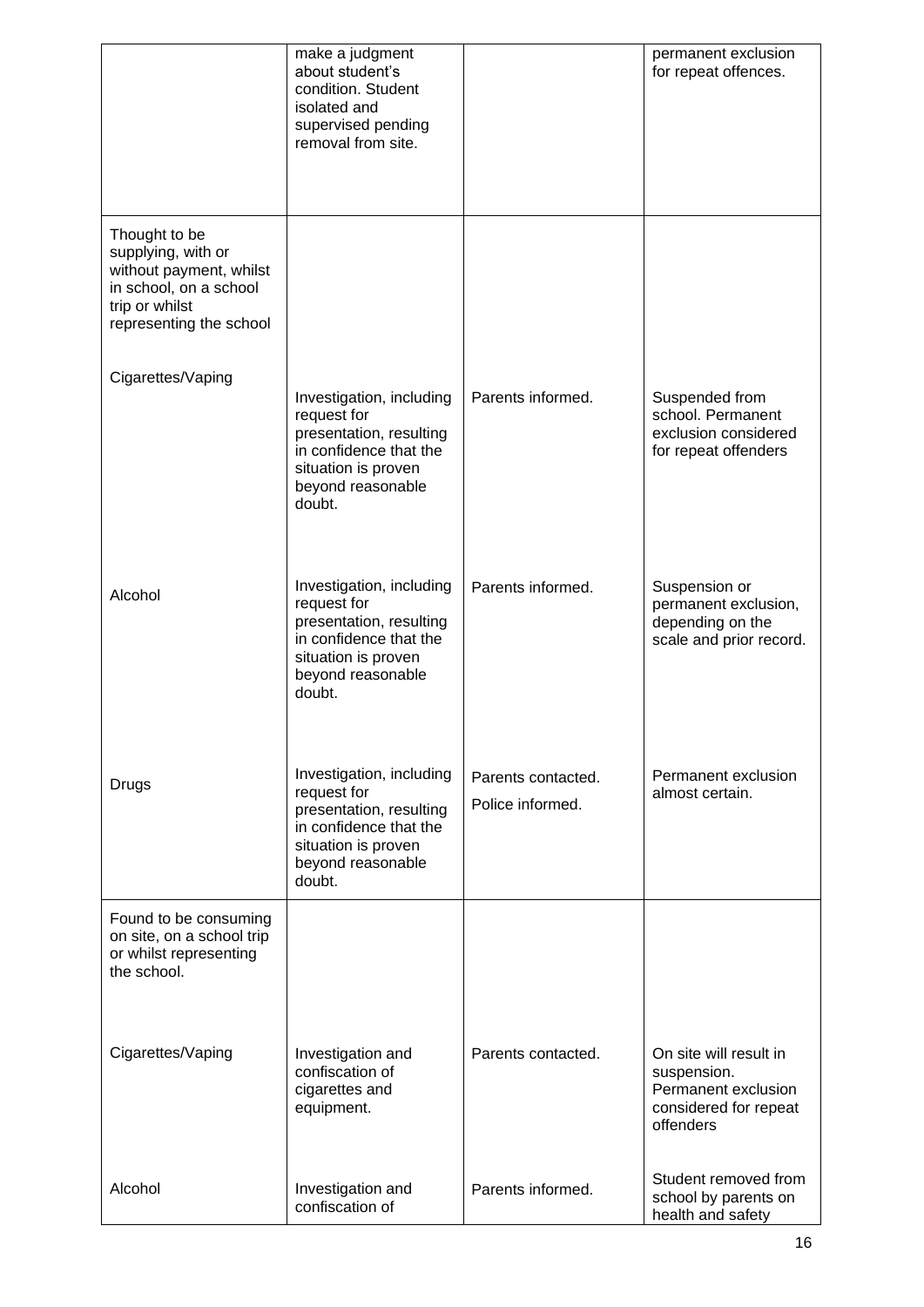|       | remaining alcohol.<br>Student isolated and<br>supervised pending<br>removal from site.                                                                                     |                                                                                        | grounds. Suspension,<br>likely minimum 5 days.                                                                                                                                                               |
|-------|----------------------------------------------------------------------------------------------------------------------------------------------------------------------------|----------------------------------------------------------------------------------------|--------------------------------------------------------------------------------------------------------------------------------------------------------------------------------------------------------------|
| Drugs | Investigation including<br>request for<br>presentation and<br>confiscation of<br>remaining substances.<br>Student isolated and<br>supervised pending<br>removal from site. | Parents contacted.<br>Police informed and<br>required to take any<br>substances found. | Student removed from<br>school by parents on<br>health and safety<br>grounds. Suspension<br>for first offence, likely<br>minimum 10 days.<br>Subsequent offences<br>almost certainly<br>permanent exclusion. |